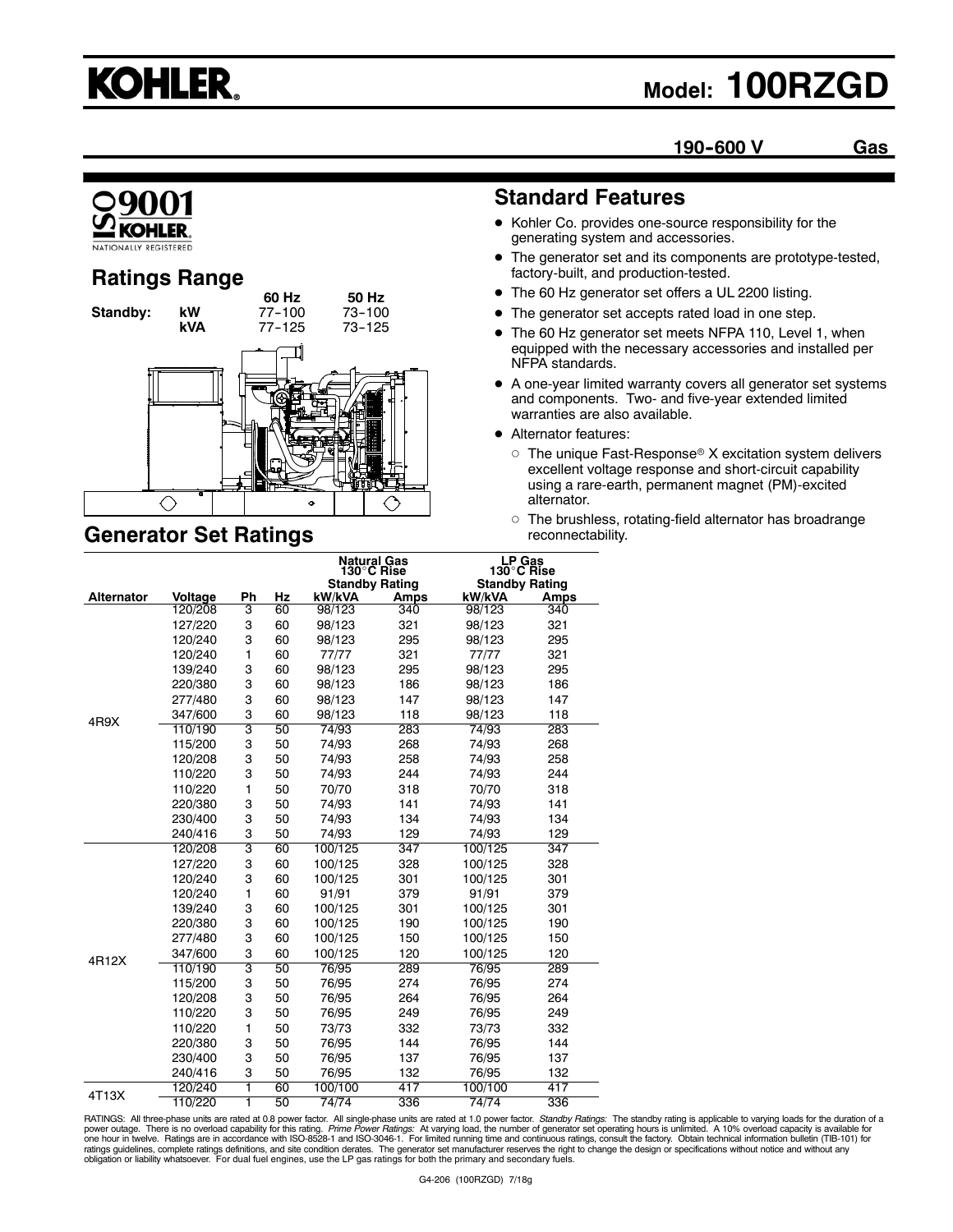## **Alternator Specifications**

| <b>Specifications</b>                    | <b>Alternator</b>               |
|------------------------------------------|---------------------------------|
| Manufacturer                             | Kohler                          |
| Type                                     | 4-Pole, Rotating-Field          |
| Exciter type                             | Brushless, Permanent-<br>Magnet |
| Leads: quantity, type                    |                                 |
| 4RX                                      | 12, Reconnectable               |
| 4TX                                      | 4, 110-120/220-240 V            |
| Voltage regulator                        | Solid State, Volts/Hz           |
| Insulation:                              | <b>NEMA MG1</b>                 |
| Material                                 | Class H                         |
| Temperature rise                         | 130°C, Standby                  |
| Bearing: quantity, type                  | 1, Sealed                       |
| Coupling                                 | Flexible Disc                   |
| Amortisseur windings                     | Full                            |
| Voltage regulation, no-load to full-load | <b>Controller Dependent</b>     |
| One-step load acceptance                 | 100% of Rating                  |
| Unbalanced load capability               | 100% of Rated Standby           |
|                                          | Current                         |
| Peak motor starting kVA:                 | (35% dip for voltages below)    |
| 480 V, 400 V 4R9X (12 lead)              | 385 (60 Hz), 296 (50 Hz)        |
| 480 V, 400 V 4R12X (12 lead)             | 448 (60 Hz), 355 (50 Hz)        |
| 240 V, 220 V 4T13X (4 lead)              | 440 (60 Hz), 396 (50 Hz)        |

- $\bullet$  NEMA MG1, IEEE, and ANSI standards compliance for temperature rise and motor starting.
- Sustained short-circuit current of up to 300% of the rated current for up to 10 seconds.
- Sustained short-circuit current enabling downstream circuit breakers to trip without collapsing the alternator field.
- Self-ventilated and dripproof construction.
- $\bullet$  Windings are vacuum-impregnated with epoxy varnish for dependability and long life.
- Superior voltage waveform from a two-thirds pitch stator and skewed rotor.

## **Application Data**

## **Engine**

| <b>Engine Specifications</b>               | 60 Hz                      | 50 Hz                        |  |
|--------------------------------------------|----------------------------|------------------------------|--|
| Manufacturer                               | <b>General Motors</b>      |                              |  |
| Engine: model, type                        |                            | <b>Industrial Powertrain</b> |  |
|                                            | Vortec 5.7 L, 4-Cycle      |                              |  |
|                                            | Turbocharged               |                              |  |
| Cylinder arrangement                       | $V-8$                      |                              |  |
| Displacement, L (cu. in.)                  | 5.7 (350)                  |                              |  |
| Bore and stroke, mm (in.)                  | 101.6 x 88.4 (4.00 x 3.48) |                              |  |
| Compression ratio                          | 9.1:1                      |                              |  |
| Piston speed, m/min. (ft./min.)            | 318 (1044) 265 (870)       |                              |  |
| Main bearings: quantity, type              | 5, M400 Copper Lead        |                              |  |
| Rated rpm                                  | 1800                       | 1500                         |  |
| Max. power at rated rpm, kW (HP)           | 115 (155)                  | 99 (133)                     |  |
| Cylinder head material                     | Cast Iron                  |                              |  |
| Piston type and material                   | High Silicon Aluminum      |                              |  |
| Crankshaft material                        | Nodular Iron               |                              |  |
| Valve (exhaust) material                   | Forged Steel               |                              |  |
| Governor type                              | Electronic                 |                              |  |
| Frequency regulation, no-load to full-load | <b>Isochronous</b>         |                              |  |
| Frequency regulation, steady state         | ±0.5%                      |                              |  |
| Frequency                                  | Fixed                      |                              |  |
| Air cleaner type, all models               | Dry                        |                              |  |

## **Exhaust**

| <b>Exhaust System</b>                                                         | 60 Hz                                                | 50 Hz      |
|-------------------------------------------------------------------------------|------------------------------------------------------|------------|
| Exhaust manifold type                                                         | Drv                                                  |            |
| Exhaust flow at rated kW, $m^3/m$ in. (cfm)                                   | 24.8 (876)                                           | 18.4 (651) |
| Exhaust temperature at rated kW, dry<br>exhaust, $^{\circ}$ C ( $^{\circ}$ F) | 677 (1250)                                           |            |
| Maximum allowable back pressure,                                              |                                                      |            |
| kPa (in. Hg)                                                                  | 10.2(3.0)                                            |            |
| Exhaust outlet size at engine hookup,<br>$mm$ (in.)                           | <b>Flanged Outlet at Catalyst</b><br>see ADV drawing |            |

## **Engine Electrical**

| 60 Hz                  | 50 Hz              |
|------------------------|--------------------|
| <b>Individual Coil</b> |                    |
|                        |                    |
|                        |                    |
|                        | Negative           |
|                        | 12                 |
|                        | 70                 |
|                        | 12                 |
|                        |                    |
|                        |                    |
|                        | 1.630              |
|                        | 12                 |
|                        | Near Plug Ignition |

## **Fuel**

| <b>Fuel System</b>                                                                         | 60 Hz      | 50 Hz                                |
|--------------------------------------------------------------------------------------------|------------|--------------------------------------|
| Fuel type                                                                                  |            | Natural Gas, LP Gas, or<br>Dual Fuel |
| Fuel supply line inlet                                                                     |            | 1 1/4 NPTF                           |
| Natural gas fuel supply pressure, kPa<br>(in. $H_2O$ )                                     |            | $1.74 - 2.74(7-11)$                  |
| LPG vapor withdrawal fuel supply<br>pressure, kPa (in. H <sub>2</sub> O)                   |            | 1.24-2.74 (5-11)                     |
| Dual fuel engine, LPG vapor withdrawal<br>fuel supply pressure, kPa (in. H <sub>2</sub> O) |            | 1.24(5)                              |
| <b>Fuel Composition Limits *</b>                                                           | Nat. Gas   | <b>LP Gas</b>                        |
| Methane, % by volume                                                                       | 90 min.    |                                      |
| Ethane, % by volume                                                                        | 4.0 max.   |                                      |
| Propane, % by volume                                                                       | $1.0$ max. | 85 min.                              |
| Propene, % by volume                                                                       | $0.1$ max. | 5.0 max.                             |
| $C_4$ and higher, % by volume                                                              | $0.3$ max. | 2.5 max.                             |
| Sulfur, ppm mass                                                                           | 25 max.    |                                      |
| Lower heating value,                                                                       |            |                                      |
| $MJ/m3$ (Btu/ft <sup>3</sup> ), min.                                                       | 33.2 (890) | 84.2 (2260)                          |

\* Fuels with other compositions may be acceptable. If your fuel is outside the listed specifications, contact your local distributor for further analysis and advice.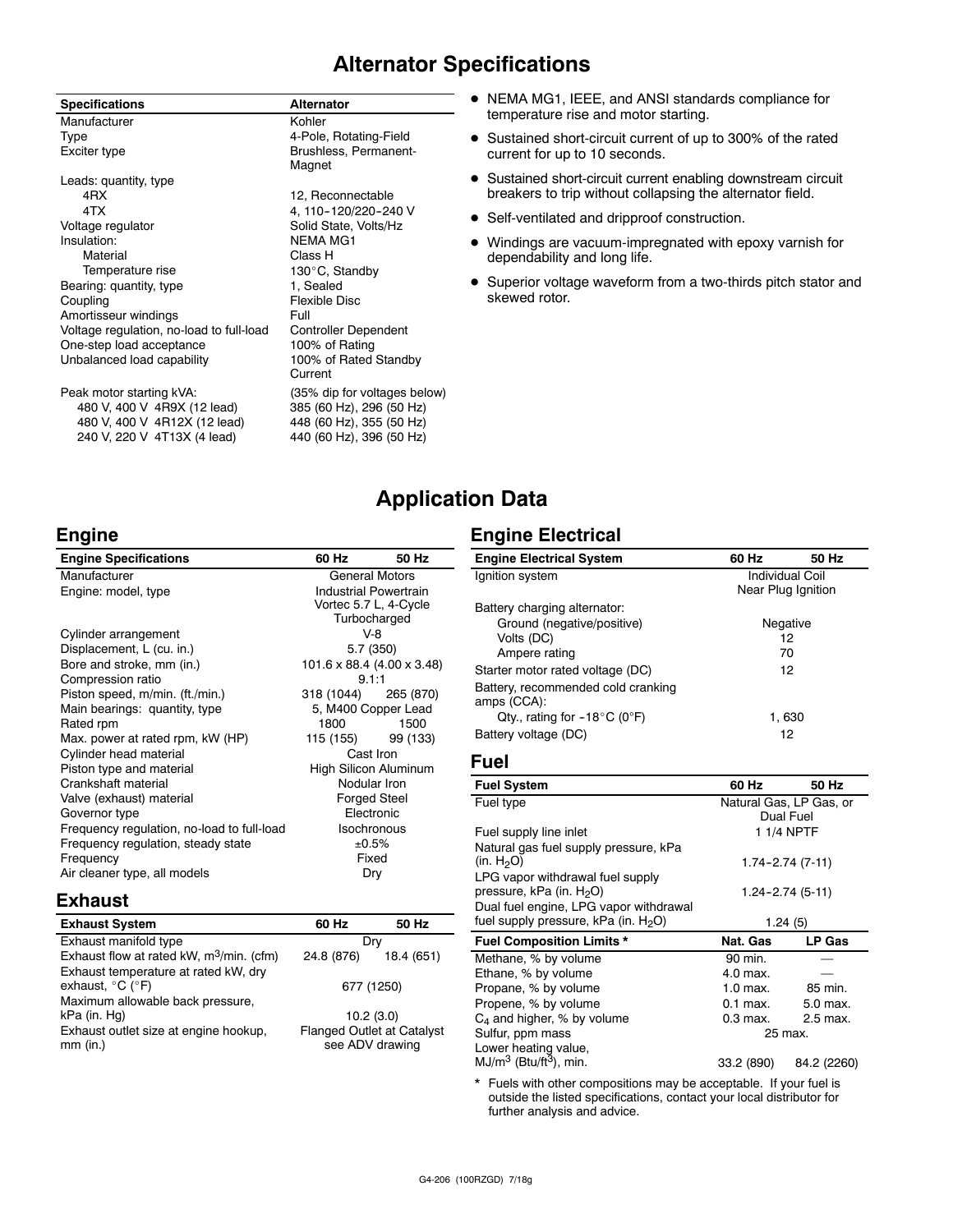## **Application Data**

## **Lubrication**

| <b>Lubricating System</b>                                         | 60 Hz                | 50 Hz |
|-------------------------------------------------------------------|----------------------|-------|
| Type                                                              | <b>Full Pressure</b> |       |
| Oil pan capacity, L (qt.) $\S$                                    | 4.7(5.0)             |       |
| Oil pan capacity with filter, L (qt.) $\S$                        | 6.2(6.5)             |       |
| Oil filter: quantity, type $\S$                                   | 1, Cartridge         |       |
| Kohler recommends the use of Kohler Genuine oil and filters.<br>S |                      |       |

## **Cooling**

| <b>Radiator System</b>                                                                       | 60 Hz                | 50 Hz     |
|----------------------------------------------------------------------------------------------|----------------------|-----------|
| Ambient temperature, °C (°F) *                                                               | 50 (122)             |           |
| Engine jacket water capacity, L (gal.)                                                       | 6.8(1.8)             |           |
| Radiator system capacity, including                                                          |                      |           |
| engine, L (gal.)                                                                             | 22.5(6.0)            |           |
| Engine jacket water flow, Lpm (gpm)                                                          | 144 (38)             | 121 (32)  |
| Heat rejected to cooling water at rated                                                      |                      |           |
| kW, dry exhaust, kW (Btu/min.)                                                               | 72 (4100)            | 69 (3930) |
| Heat rejected to charge cooling air at                                                       |                      |           |
| rated kW, kW (Btu/min.)                                                                      | 10.5 (600) 7.4 (420) |           |
| Water pump type                                                                              | Centrifugal          |           |
| Fan diameter, including blades, mm (in.)                                                     | 660 (26)             |           |
| Fan, kWm (HP)                                                                                | 10.4 (14)            | 6.0(8)    |
| Max. restriction of cooling air, intake and<br>discharge side of radiator, kPa (in. $H_2O$ ) |                      |           |
|                                                                                              | 0.125(0.5)           |           |

\* Enclosure with enclosed silencer reduces ambient temperature capability by  $10^{\circ}$ C (18 $^{\circ}$ F).

## **Operation Requirements**

| <b>Air Requirements</b>                                                 | 60 Hz       | 50 Hz       |
|-------------------------------------------------------------------------|-------------|-------------|
| Radiator-cooled cooling air,                                            |             |             |
| $m^3$ /min. (scfm) $\ddagger$                                           | 198 (7000)  | 153 (5400)  |
| Combustion air, $m^3/m$ in. (cfm)                                       | 8.4 (298)   | 6.1(217)    |
| Heat rejected to ambient air:                                           |             |             |
| Engine, kW (Btu/min.)                                                   | 57.4 (3265) | 44.4 (2530) |
| Alternator, kW (Btu/min.)                                               | 13.7 (780)  | 12.0 (680)  |
| $\pm$ Air density - 1.20 kg/m <sup>3</sup> (0.075 lhm/ft <sup>3</sup> ) |             |             |

 $\uparrow$  Air density = 1.20 kg/m $\circ$  (0.075 lbm/ft $\circ$ )

| Fuel Consumption $\ddagger$                      | 60 Hz                  | 50 Hz      |
|--------------------------------------------------|------------------------|------------|
| Natural Gas, m <sup>3</sup> /hr. (cfh) at % load | <b>Standby Ratings</b> |            |
| 100%                                             | 39.9(1389)             | 34.2(1206) |
| 75%                                              | 32.1(1134)             | 27.8 (982) |
| 50%                                              | 24.9 (879)             | 21.5 (758) |
| 25%                                              | 17.7 (624)             | 15.1 (534) |
| 0%                                               | 10.4 (369)             | 8.8 (310)  |
| LP Gas, $m^3/hr$ . (cfh) at % load               | <b>Standby Ratings</b> |            |
| 100%                                             | 15.2 (538)             | 13.2 (466) |
| 75%                                              | 12.3 (436)             | 10.7 (377) |
| 50%                                              | 9.5 (334)              | 8.1(287)   |
| 25%                                              | 6.6(232)               | 5.6 (198)  |
| $0\%$                                            | 3.7(130)               | 3.1(108)   |

 $\ddot{\text{*}}$  Nominal fuel rating: Natural gas, 37 MJ/m<sup>3</sup> (1000 Btu/ft.<sup>3</sup>) LP vapor, 93 MJ/m3 (2500 Btu/ft.3)

LP vapor conversion factors:

| 8.58 ft. <sup>3</sup> = 1 lb.        |
|--------------------------------------|
| $0.535 \text{ m}^3 = 1 \text{ kg}$ . |
| 36.39 ft. $3 = 1$ gal.               |

## **Controllers**



### **APM402 Controller**

Provides advanced control, system monitoring, and system diagnostics - for optimum performance and compatibility.

- $\bullet$  Digital display and menu control provide easy local data access
- $\bullet$  Measurements are selectable in metric or English units
- Remote communication thru a PC via network or serial configuration
- Controller supports Modbus<sup>®</sup> protocol
- $\bullet$  Integrated hybrid voltage regulator with  $\pm 0.5\%$  regulation
- $\bullet$  Built-in alternator thermal overload protection
- NFPA 110 Level 1 capability

Refer to G6-161 for additional controller features and accessories.



### **Decision-Maker<sup>®</sup> 550 Controller**

Provides advanced control, system monitoring, and system diagnostics with remote monitoring capabilities.

- $\bullet$  Digital display and keypad provide easy local data access
- $\bullet$  Measurements are selectable in metric or English units
- Remote communication thru a PC via network or modem configuration
- Controller supports Modbus<sup>®</sup> protocol
- $\bullet$  Integrated voltage regulator with  $\pm 0.25\%$  regulation
- $\bullet$  Built-in alternator thermal overload protection
- NFPA 110 Level 1 capability

Refer to G6-46 for additional controller features and accessories.

Modbus<sup>®</sup> is a registered trademark of Schneider Electric.

|   | 980<br>п |  |
|---|----------|--|
| Ġ |          |  |

#### **Decision-Maker<sup>®</sup> 6000 Paralleling Controller**

Provides advanced control, system monitoring, and system diagnostics with remote monitoring capabilities for paralleling multiple generator sets.

- Paralleling capability with first-on logic, synchronizer, kW and kVAR load sharing, and protective relays
- Digital display and keypad provide easy local data access
- Measurements are selectable in metric or English units
- Remote communication thru a PC via network or modem configuration
- Controller supports Modbus<sup>®</sup> protocol
- $\bullet$  Integrated voltage regulator with  $\pm 0.25\%$  regulation
- $\bullet$  Built-in alternator thermal overload protection
- NFPA 110 Level 1 capability

Refer to G6-107 for additional controller features and accessories.